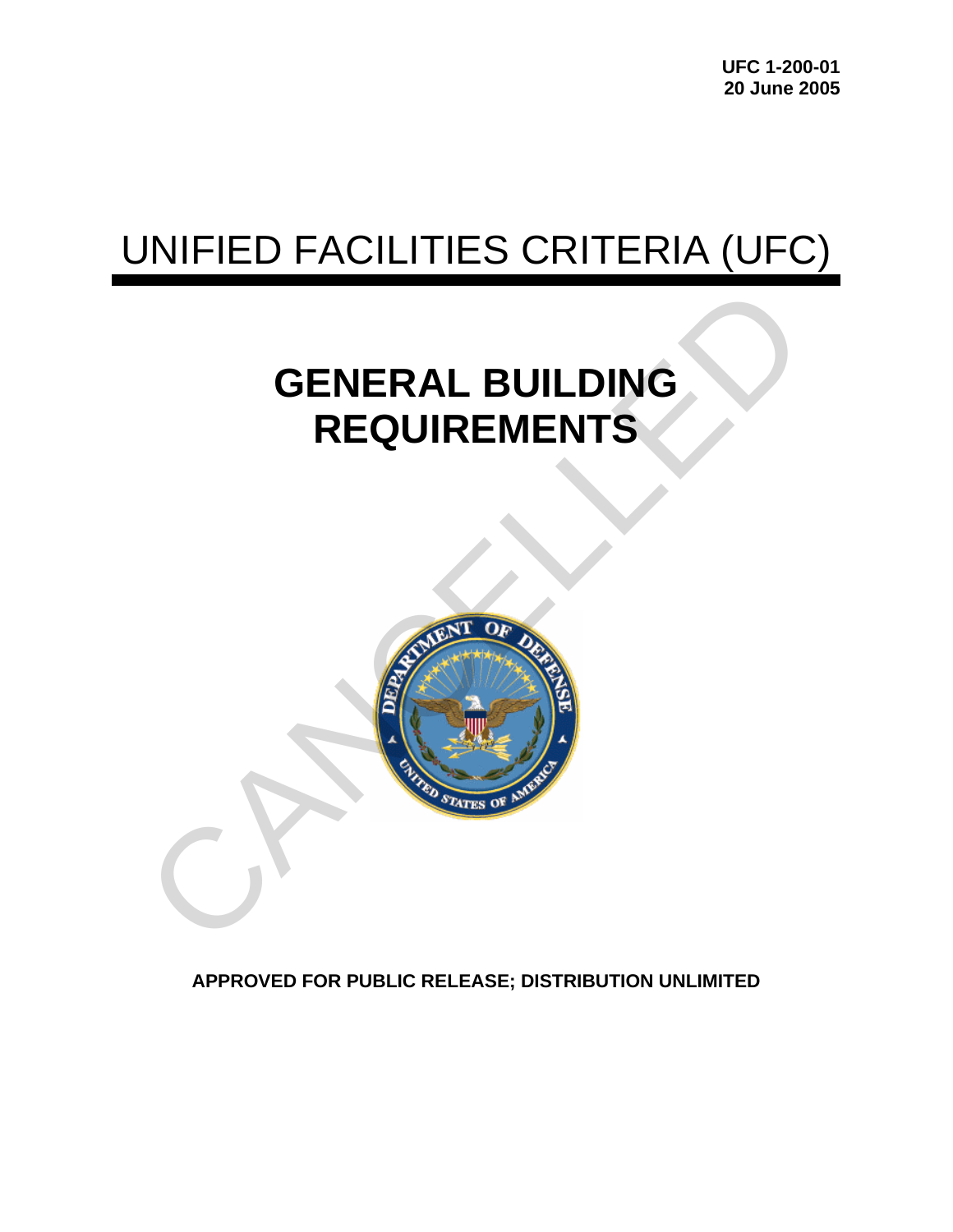## **UNIFIED FACILITIES CRITERIA (UFC)**

## **GENERAL BUILDING REQUIREMENTS**

Any copyrighted material included in this UFC is identified at its point of use. Use of the copyrighted material apart from this UFC must have the permission of the copyright holder.

## U.S. ARMY CORPS OF ENGINEERS

| copyright holder.                                         |             | USE OF the CODYNGHIEQ Intatental apartment this OFC Intest have the permission of the |  |  |  |
|-----------------------------------------------------------|-------------|---------------------------------------------------------------------------------------|--|--|--|
| <b>U.S. ARMY CORPS OF ENGINEERS</b>                       |             |                                                                                       |  |  |  |
| NAVAL FACILITIES ENGINEERING COMMAND (Preparing Activity) |             |                                                                                       |  |  |  |
| AIR FORCE CIVIL ENGINEER SUPPORT AGENCY                   |             |                                                                                       |  |  |  |
|                                                           |             |                                                                                       |  |  |  |
| Record of Changes (changes are indicated by \1\  /1/)     |             |                                                                                       |  |  |  |
| <b>Change No.</b>                                         | <b>Date</b> | Location                                                                              |  |  |  |
| 1                                                         | Dec 2005    | <b>FOREWORD</b>                                                                       |  |  |  |
|                                                           |             |                                                                                       |  |  |  |
|                                                           |             |                                                                                       |  |  |  |

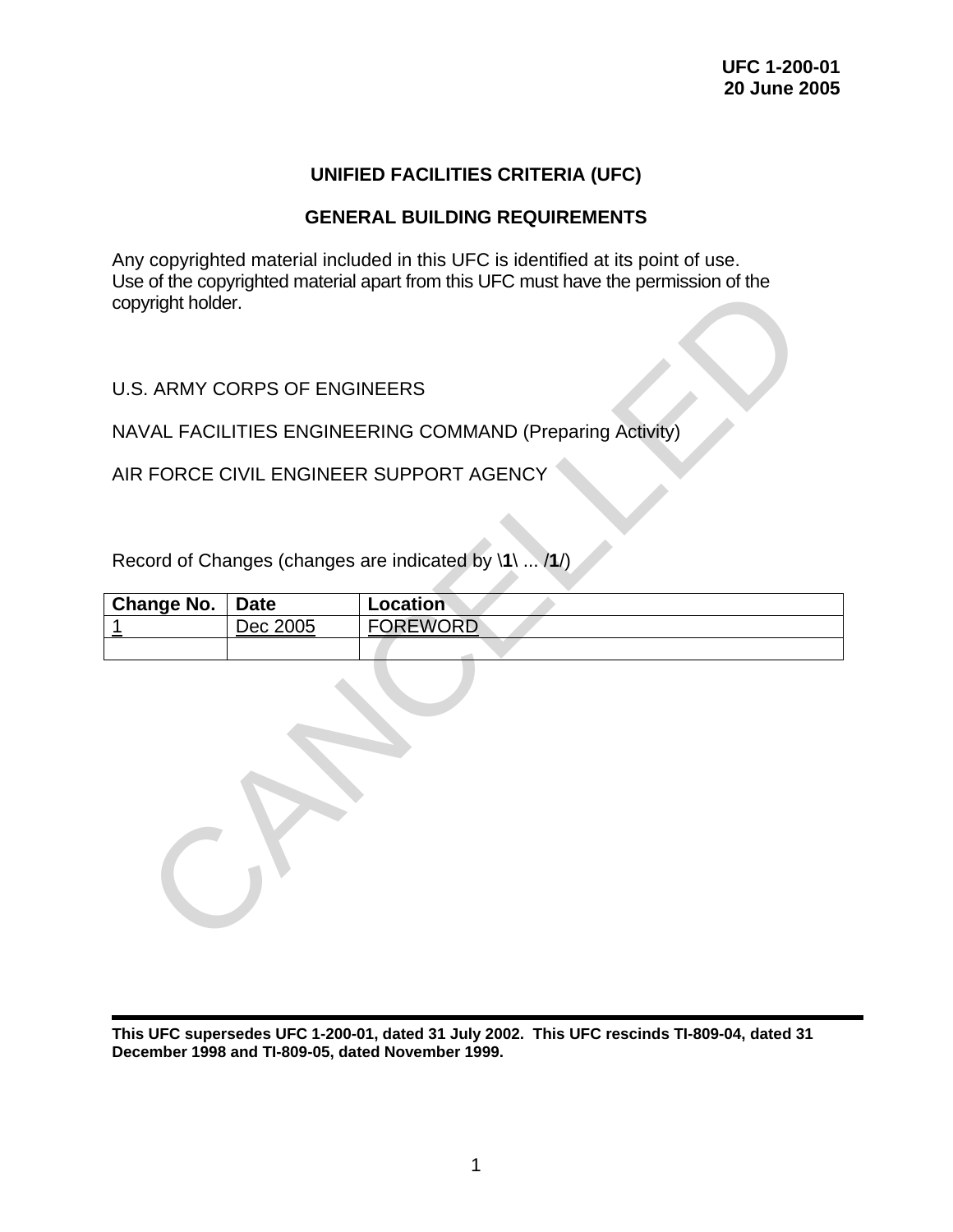#### **FOREWORD**

 $\backslash$ 1 $\backslash$ 

The Unified Facilities Criteria (UFC) system is prescribed by MIL-STD 3007 and provides planning, design, construction, sustainment, restoration, and modernization criteria, and applies to the Military Departments, the Defense Agencies, and the DoD Field Activities in accordance with [USD\(AT&L\) Memorandum](http://www.wbdg.org/pdfs/ufc_implementation.pdf) dated 29 May 2002. UFC will be used for all DoD projects and work for other customers where appropriate. All construction outside of the United States is also governed by Status of forces Agreements (SOFA), Host Nation Funded Construction Agreements (HNFA), and in some instances, Bilateral Infrastructure Agreements (BIA.) Therefore, the acquisition team must ensure compliance with the more stringent of the UFC, the SOFA, the HNFA, and the BIA, as applicable.

UFC are living documents and will be periodically reviewed, updated, and made available to users as part of the Services' responsibility for providing technical criteria for military construction. Headquarters, U.S. Army Corps of Engineers (HQUSACE), Naval Facilities Engineering Command (NAVFAC), and Air Force Civil Engineer Support Agency (AFCESA) are responsible for administration of the UFC system. Defense agencies should contact the preparing service for document interpretation and improvements. Technical content of UFC is the responsibility of the cognizant DoD working group. Recommended changes with supporting rationale should be sent to the respective service proponent office by the following electronic form: [Criteria Change Request \(CCR\)](http://www.projnet.org/projnet/cms/public.html). The form is also accessible from the Internet sites listed below. refore, the acquisition team must ensure compliance with the more stringent of the UFC,<br>
FA, the HNFA, and the BIA, as applicable,<br>
2 are living documents and will be periodically reviewed, updated, and made available to<br>

UFC are effective upon issuance and are distributed only in electronic media from the following source:

• Whole Building Design Guide web site [http://dod.wbdg.org/.](http://dod.wbdg.org)

Hard copies of UFC printed from electronic media should be checked against the current electronic version prior to use to ensure that they are current. /1/

AUTHORIZED BY:

 $\sim$   $\sim$   $\sim$ 

DONALD L. BASHAM, P.E. Chief, Engineering and Construction U.S. Army Corps of Engineers

 $\land \alpha$ mun  $L$ , forguson  $ATHLEEN$   $I.$  FERGUSON.

The Deputy Civil Engineer DCS/Installations & Logistics Department of the Air Force

 $\sqrt{a_{\rm max} - a_{\rm j} - a_{\rm j} - a_{\rm j} - a_{\rm j} - a_{\rm j} - a_{\rm j} - a_{\rm j} - a_{\rm j} - a_{\rm j} - a_{\rm j} - a_{\rm j} - a_{\rm j} - a_{\rm j} - a_{\rm j} - a_{\rm j} - a_{\rm j} - a_{\rm j} - a_{\rm j} - a_{\rm j} - a_{\rm j} - a_{\rm j} - a_{\rm j} - a_{\rm j} - a_{\rm j} - a_{\rm j} - a_{\rm j} - a_{\rm j} - a_{\rm j} - a_{\rm j} - a_{\rm j} -$ 

DR. JAMES W WRIGHT Chief Engineer Naval Facilities Engineering Command

 $\chi$ Dr̃, ⁄̄GĚT WLM-OY, P.E. Difector, Installations Requirements and **Management** Office of the Deputy Under Secretary of Defense (Installations and Environment)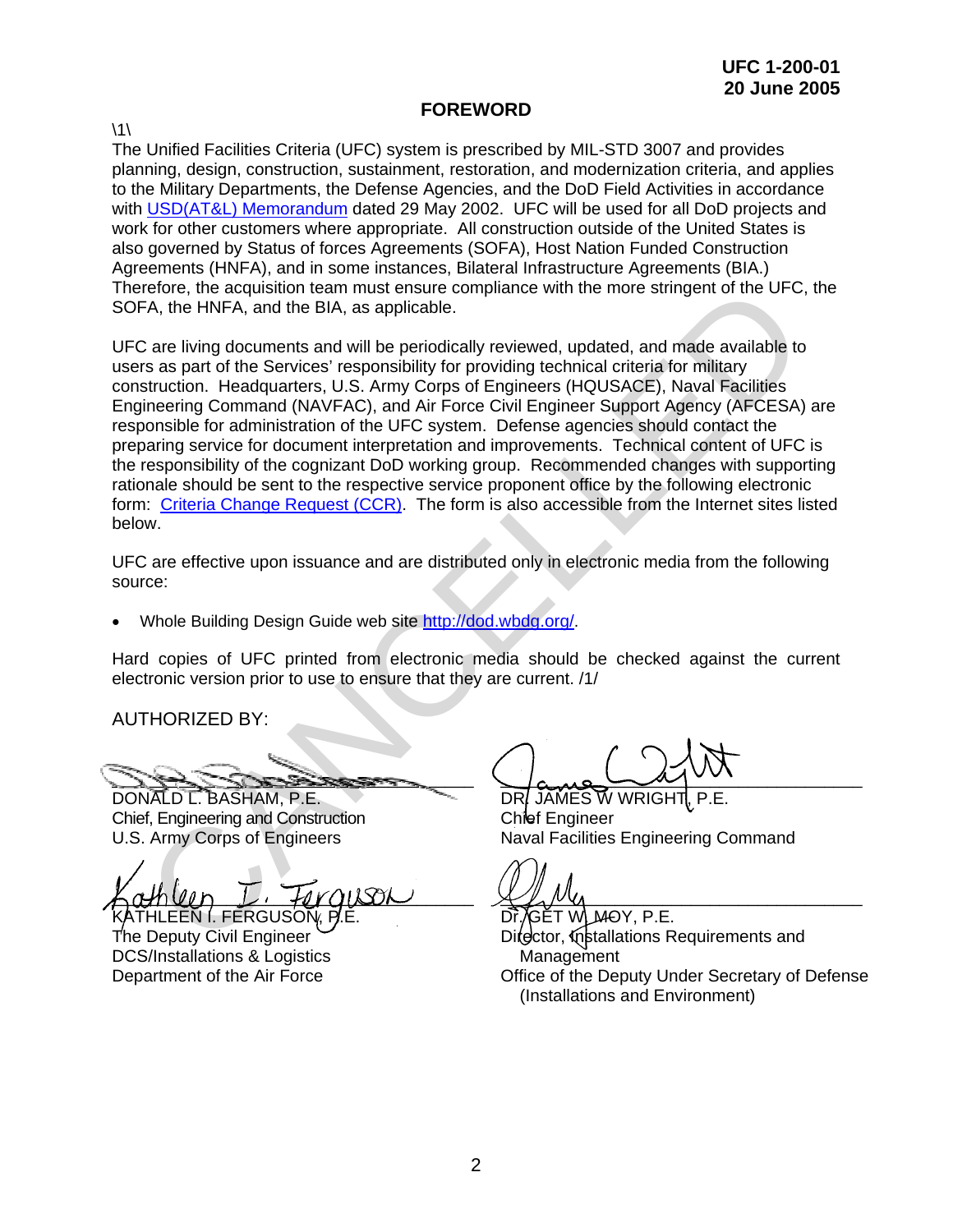#### **UNIFIED FACILITIES CRITERIA (UFC) REVISION SUMMARY SHEET**

**Description of Changes:** This update to UFC 1-200-01 represents another step in the joint Services effort to bring uniformity to the military use of existing commercial building codes. Technical representatives of each of the four Services developed this document to require the use of the International Building Code 2003 consistent with the scope of current military requirements and procedures. The International Building Code (IBC) 2000 was adopted with modifications as the basic building code for the Department of Defense, in the first UFC 1-200- 01 published 31 July 2002. This revision of that document contains extensive modifications in the following areas:

- The document requires the use of the latest published version of the International Building Code (2003), and replaces the previous IBC 2000.
- Portions of the IBC chapter on Administration procedures were retained in this version, rather than fully deleted as in the previous version.
- Modifications in deference to the continued use of the NFPA Fire and Life Safety Codes were retained and improved.
- New military requirements were incorporated and improved references to other documents were identified for new/revised geotechnical, wind charts, live load data, energy conservation, and antiterrorism standards.

**Reasons for Changes:** The existing guidance was inadequate for the following reasons:

- The existing UFC 1-200-01 required the use of the IBC 2000 that was revised and replaced in 2003 by the International Code Council.
- The existing UFC did not properly reference and identify recently updated and published commercial structural, seismic and wind data documents.
- □ The existing UFC did not properly reference and identify recently updated joint Service criteria.
- The existing UFC did not reflect recent changes in the Fire and Life Safety documents published by the NFPA.

**Impact:** The following direct benefits will result from the update of UFC 1-200-01:

- Creation of a single source reference for modifications to a commercial architectural and structural building code that provides clear and consistent guidance for the design of DoD facilities. by a 3 July 2002. This revision of that document contains extensive modifications<br>
1 Globiving areas:<br>
α The document requires the use of the latest published version of the Internationa<br>
Building Code (2003), and replace
	- o Eliminates interpretation and ambiguity that could lead to design and construction conflicts
	- o Continues DoD reliance upon NFPA Fire and Life Safety codes, and where they are to be specifically used and applied.
	- o Facilitates update and revision as better information becomes available.
	- Promotes the use of a single model code and moves the DoD toward more efficient commercial standards. This will typically result in reduced specialization, simplification of contracting, reduced construction time, and increased cost effectiveness.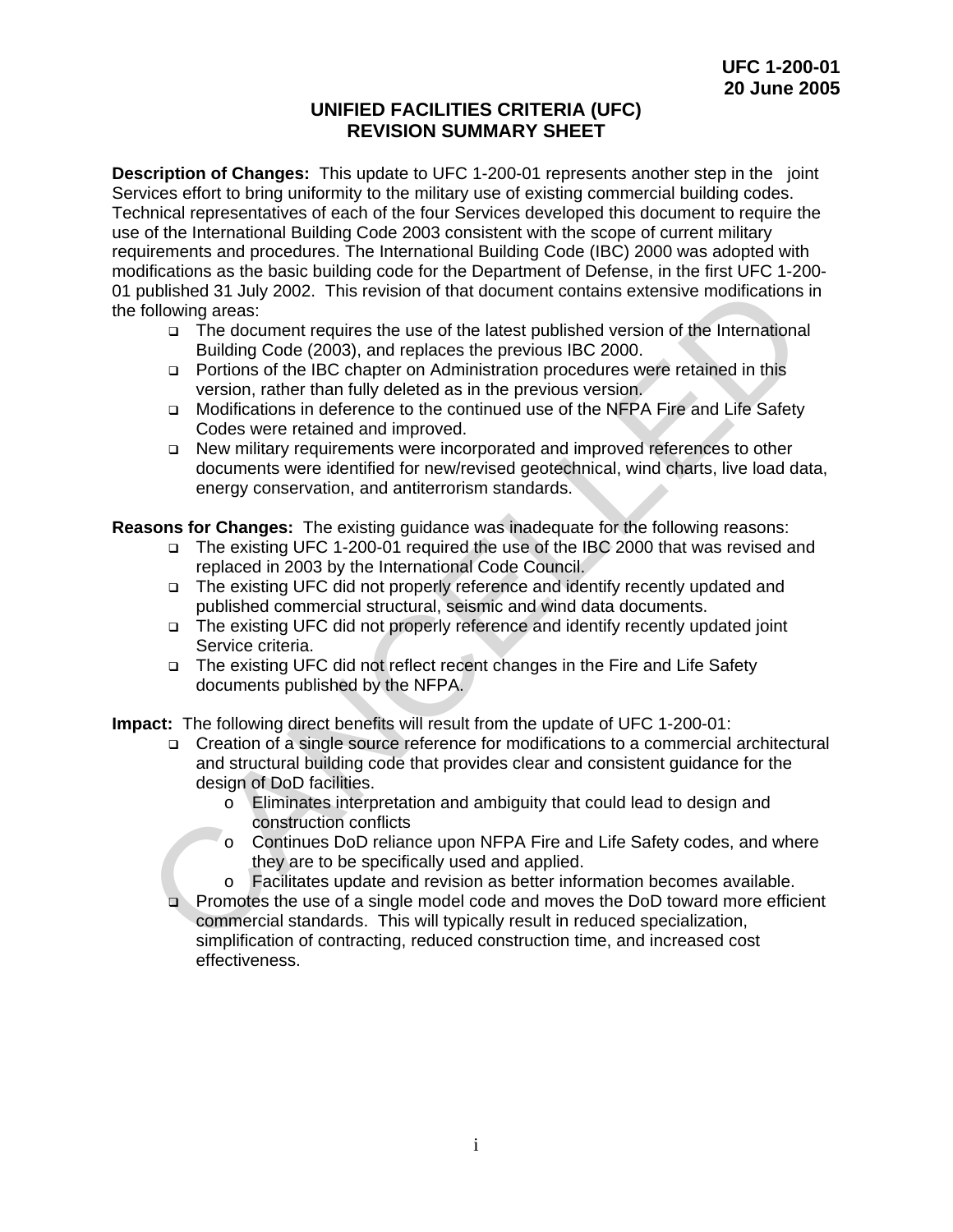## **CONTENTS**

| $1 - 1$<br>$1 - 2$<br>$1 - 3$<br>$1 - 4$ |                                                                   |  |  |  |
|------------------------------------------|-------------------------------------------------------------------|--|--|--|
|                                          | CHAPTER 2 DOD USAGE OF THE INTERNATIONAL BUILDING CODE (IBC)2     |  |  |  |
| $2 - 1$<br>$2 - 2$<br>$2 - 3$<br>$2 - 4$ | <b>CHAPTER 4 - SPECIAL DETAILED REQUIREMENTS BASED ON USE AND</b> |  |  |  |
| $2 - 5$                                  |                                                                   |  |  |  |
| $2 - 6$                                  |                                                                   |  |  |  |
| $2 - 7$                                  | CHAPTER 7 - FIRE-RESISTANCE-RATED CONSTRUCTION                    |  |  |  |
| $2 - 8$                                  |                                                                   |  |  |  |
| $2 - 9$                                  |                                                                   |  |  |  |
| $2 - 10$                                 |                                                                   |  |  |  |
| $2 - 11$                                 |                                                                   |  |  |  |
| $2 - 12$                                 |                                                                   |  |  |  |
| $2 - 13$                                 |                                                                   |  |  |  |
| $2 - 14$                                 |                                                                   |  |  |  |
| $2 - 15$                                 | <b>CHAPTER 15 - ROOF ASSEMBLIES AND ROOFTOP STRUCTURES.  3</b>    |  |  |  |
| $2 - 16$                                 |                                                                   |  |  |  |
| $2 - 17$                                 | CHAPTER 17 - STRUCTURAL TESTS AND INSPECTIONS 4                   |  |  |  |
| $2 - 18$                                 |                                                                   |  |  |  |
| $2 - 19$                                 |                                                                   |  |  |  |
| $2 - 20$                                 |                                                                   |  |  |  |
| $2 - 21$                                 |                                                                   |  |  |  |
| $2 - 22$                                 |                                                                   |  |  |  |
| $2 - 23$                                 |                                                                   |  |  |  |
| $2 - 24$                                 |                                                                   |  |  |  |
| $2 - 25$                                 |                                                                   |  |  |  |
| $2 - 26$                                 |                                                                   |  |  |  |
| $2 - 27$                                 |                                                                   |  |  |  |
| $2 - 28$                                 |                                                                   |  |  |  |
| $2 - 29$                                 |                                                                   |  |  |  |
| $2 - 30$                                 |                                                                   |  |  |  |
| $2 - 31$                                 |                                                                   |  |  |  |
| $2 - 32$                                 | <b>CHAPTER 32 - ENCROACHMENT INTO THE PUBLIC RIGHT-OF-WAY5</b>    |  |  |  |
| 233                                      |                                                                   |  |  |  |
| $2 - 34$                                 |                                                                   |  |  |  |
| $2 - 35$                                 |                                                                   |  |  |  |
|                                          |                                                                   |  |  |  |
|                                          |                                                                   |  |  |  |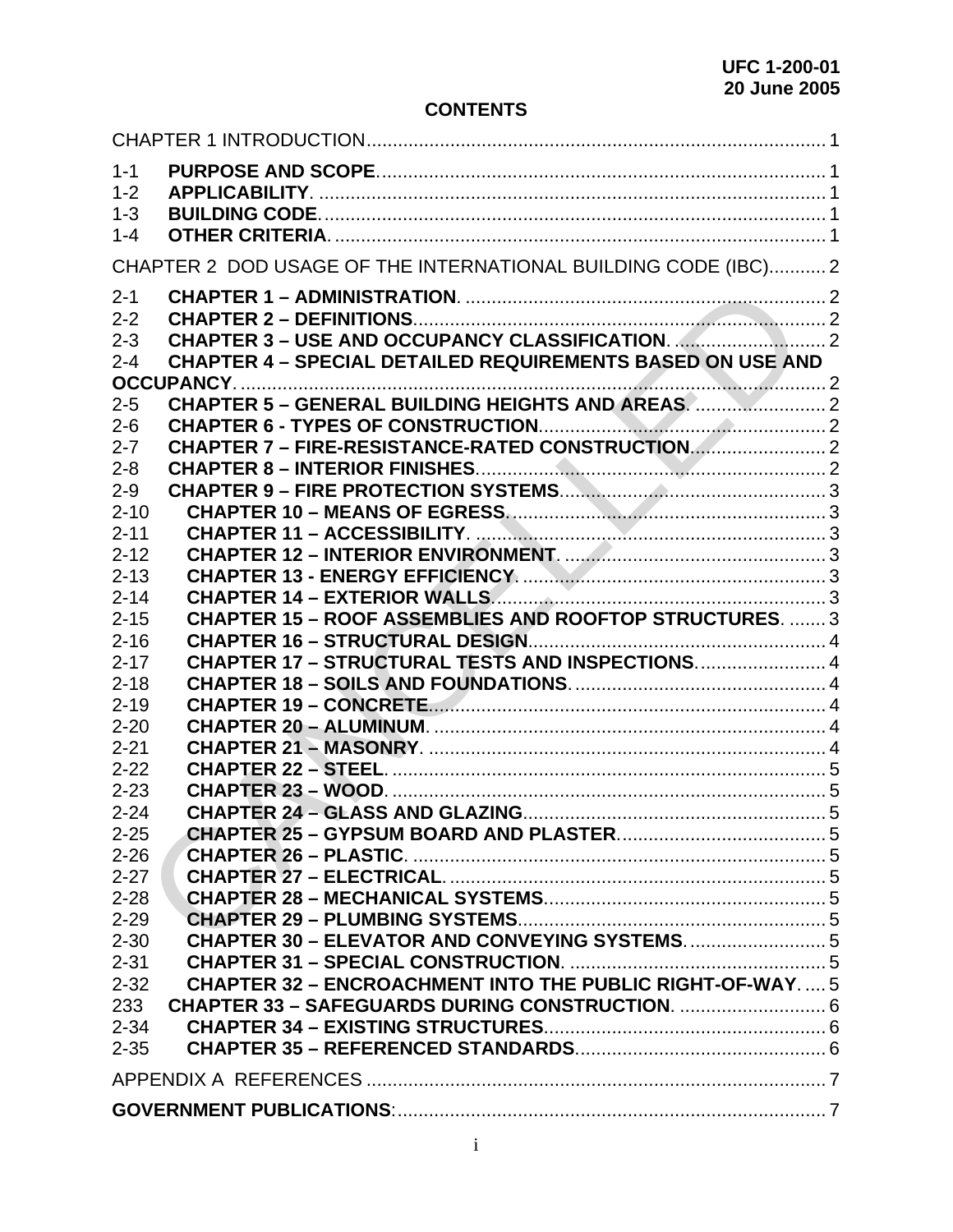| <b>UFC 1-200-01</b> |
|---------------------|
| <b>20 June 2005</b> |
|                     |

CANCELLED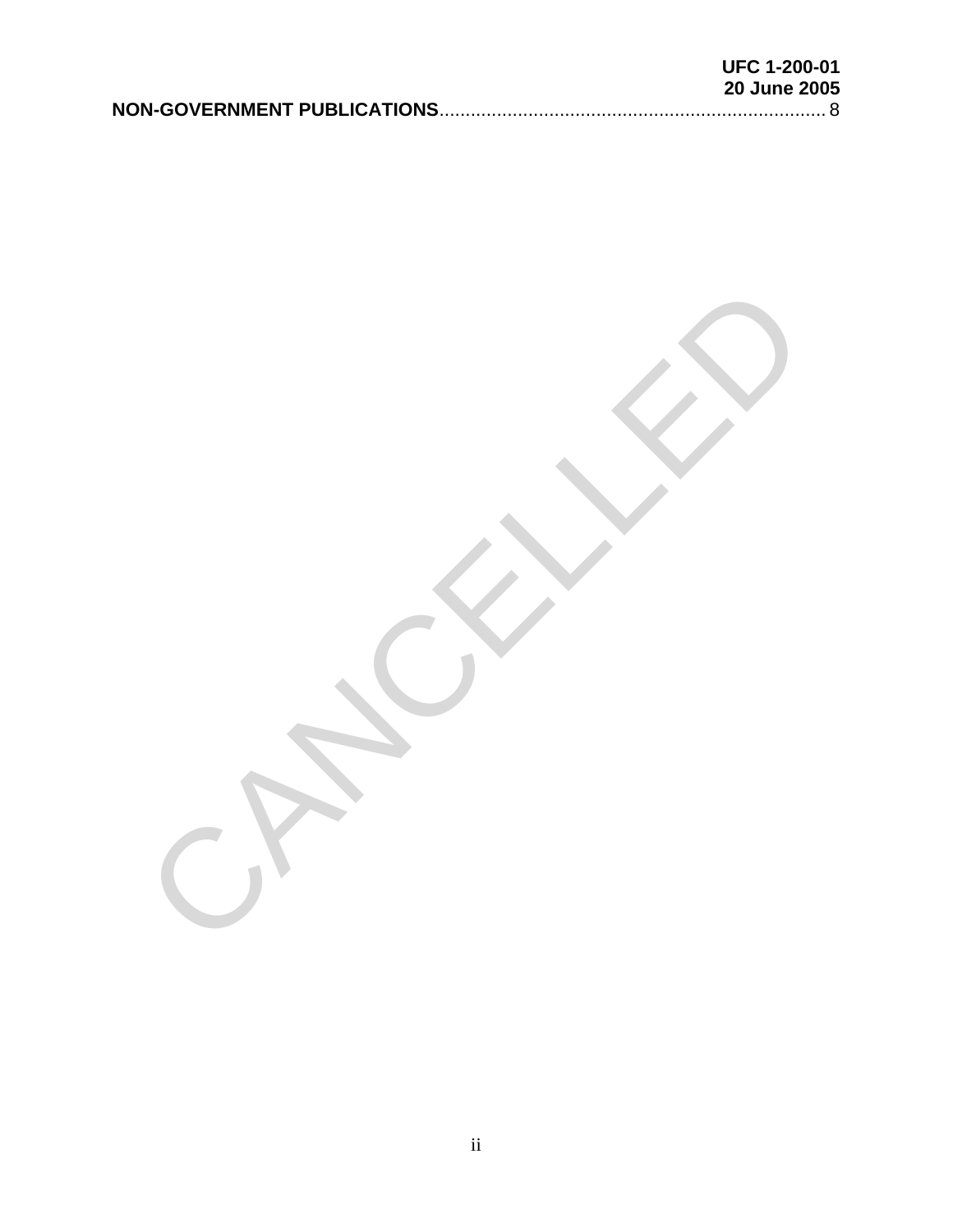## **CHAPTER 1 INTRODUCTION**

#### <span id="page-6-0"></span>1-1 **PURPOSE AND SCOPE**.

This UFC provides guidance for the use of model building codes for design and construction of Department of Defense (DoD) facilities. Public Law 104-113, *National Technology Transfer and Advancement Act of 1995,* requires Federal use of private sector consensus standards wherever practicable. The goal of the law is to reduce reliance on Federal standards by using industry standards when there is potential to simplify contracting, increase timeliness and cost effectiveness, and promote the safety and welfare of users.

## 1-2 **APPLICABILITY**.

This UFC applies to design and construction of all facilities for the Department of Defense. It is applicable to all methods of project delivery, including both design-bidbuild and design-build.

## 1-3 **BUILDING CODE**.

Use the 2003 International Building Code (IBC-2003), as indicated by Chapter 2, and excluding appendices A through J, as the building code for the Department of Defense for regulating and governing the design and construction of all property, buildings and structures.

1-3.1 The use of a model building code for DoD projects is intended to promote communication in the marketplace, improve competition, and result in cost savings. However, the military often requires higher standards to achieve more stringent lifecycle performance, or to construct facilities that do not exist in the private sector. The modifications to the model code listed in Chapter 2 are based upon those unique military requirements. In the case of conflicts between the model code and the military criteria, use the military requirements. plify contracting, increase timeliness and cost effectiveness, and promote the saft welfare of users.<br> **APPLICABILITY**.<br>
SUFC applies to design and construction of all facilities for the Department of<br>
ense. It is applicab

## 1-4 **OTHER CRITERIA**.

Military criteria other than those listed in Chapter 2 may be applicable to specific types of structures, building systems, or building occupancies. Such structures, systems, or buildings must meet the additional requirements of the applicable military criteria.

#### 1-4.1 **Antiterrorism**.

For antiterrorism requirements, refer to UFC 4-010-01, UFC 4-010-02 and/or Combatant Commander Anti-terrorism/Force Protection construction standards. Project documents must provide only the minimum amount of information necessary for the installation of all elements required for force protection and must not contain information on force protection methods, philosophy, or information on design threats, as this information is considered sensitive and for official use only. For further guidance, contact the government reviewer.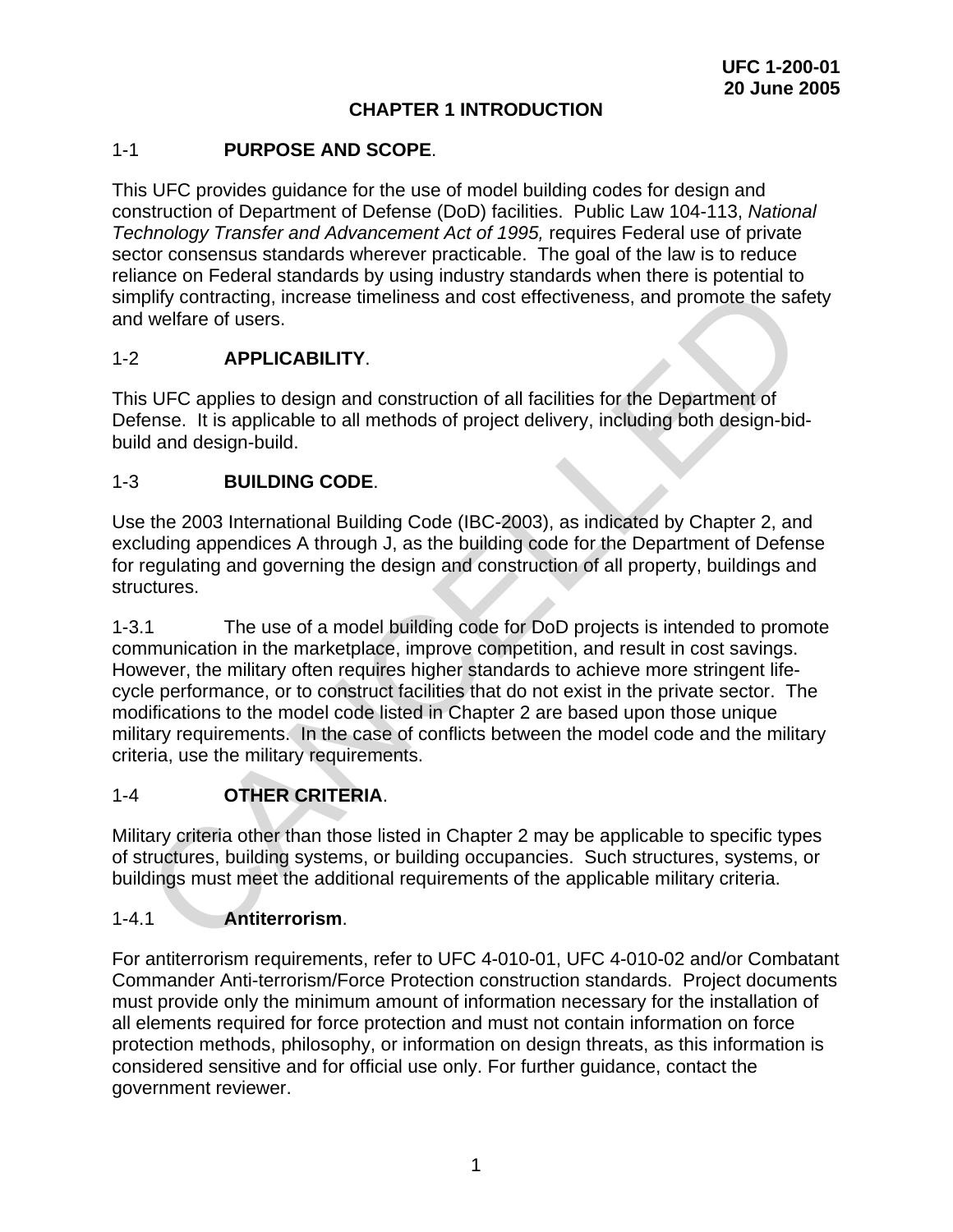## <span id="page-7-0"></span>**CHAPTER 2 DOD USAGE OF THE INTERNATIONAL BUILDING CODE (IBC)**

## 2-1 **CHAPTER 1 – ADMINISTRATION**.

Use Chapter 1, except as modified below:

2-1.1 Delete Paragraphs 101.4.1, 101.4.5 and 101.4.6, and Sections 103, 104, 105, 107, 108, 110, 112, 113, 114, and 115.

## 2-2 **CHAPTER 2 – DEFINITIONS**.

Use Chapter 2. Definitions apply to terms used in the model codes, and are not intended to replace definitions and terms in military documents.

## 2-3 **CHAPTER 3 – USE AND OCCUPANCY CLASSIFICATION**.

Use Chapter 3 and UFC 3-600-01. If any conflict occurs between Chapter 3 and UFC 3-600-01, the requirements of UFC 3-600-01 take precedence.

## 2-4 **CHAPTER 4 – SPECIAL DETAILED REQUIREMENTS BASED ON USE AND OCCUPANCY**.

Use Chapter 4, except as modified below:

2-4.1 Delete Section 412 and refer to applicable DoD and individual military service standards for Aircraft-Related Occupancies.

## 2-5 **CHAPTER 5 – GENERAL BUILDING HEIGHTS AND AREAS**.

Use Chapter 5, except as modified below:

2-5.1 Refer to UFC 3-600-01 for limitations on the use of Table 503.

2-5.1 The area limitations in Table 503 may be increased by 300 percent for Air Force facilities when an approved automatic sprinkler system is installed, regardless of building height. 2-2 **CHAPTER 2 – DEFINITIONS.**<br>
Use Chapter 2. Definitions apply to terms used in the model codes, and are not<br>
intended to replace definitions and terms in military documents.<br>
2-3 **CHAPTER 3 – USE AND OCCUPANCY CLASSIFIC** 

## 2-6 **CHAPTER 6 - TYPES OF CONSTRUCTION**.

Use Chapter 6.

## 2-7 **CHAPTER 7 – FIRE-RESISTANCE-RATED CONSTRUCTION**.

Use Chapter 7.

## 2-8 **CHAPTER 8 – INTERIOR FINISHES**.

Use Chapter 8 and UFC 3-600-01. If any conflict occurs between Chapter 8 and UFC 3-600-01, the requirements of UFC 3-600-01 take precedence.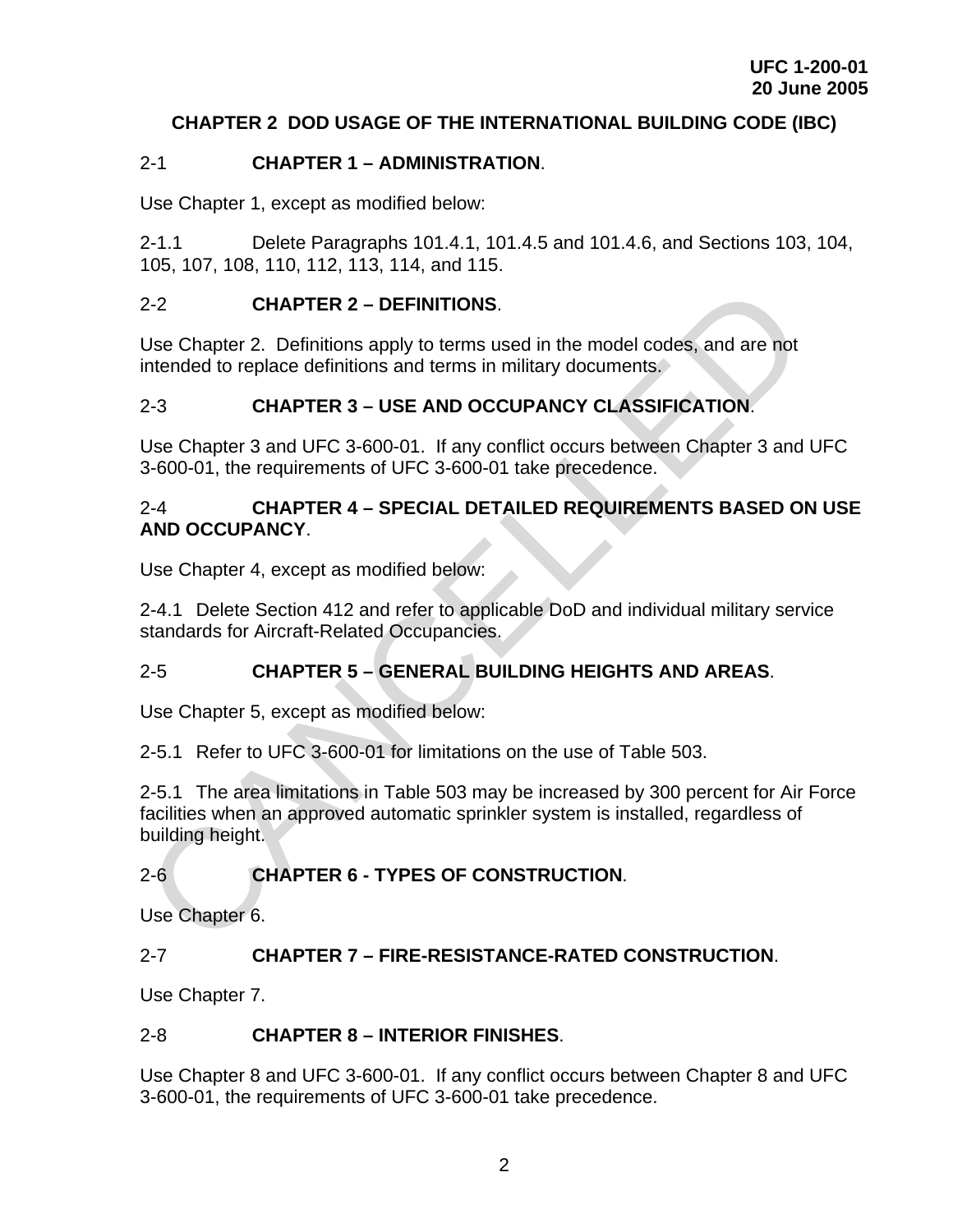#### <span id="page-8-0"></span>2-9 **CHAPTER 9 – FIRE PROTECTION SYSTEMS**.

Use UFC 3-600-01 in lieu of IBC Chapter 9.

#### 2-10 **CHAPTER 10 – MEANS OF EGRESS**.

Use UFC 3-600-01 in lieu of IBC Chapter 10.

#### 2-11 **CHAPTER 11 – ACCESSIBILITY**.

Use Uniform Federal Accessibility Standards (UFAS) and Americans With Disabilities Act Accessibility Guide (ADAAG) in lieu of Chapter 11.

#### 2-12 **CHAPTER 12 – INTERIOR ENVIRONMENT**.

Use Chapter 12, except as modified below:

2-12.1 Delete paragraph 1204.1, including the exception, and replace with the following:

- a. Refer to applicable Unified Facility Criteria and individual military service standards for temperature control criteria.
- 2-12.2 Delete paragraphs 1207.2 and 1207.3, and replace with the following:
	- a. Refer to applicable Unified Facility Criteria and individual military service standards for air-borne and structure-borne sound transmission criteria.
- 2-12.3 Delete paragraph 1208.3 and replace with the following:
- a. 1208.3 Room area. Refer to applicable facility-specific Unified Facility Criteria and individual military service standards for minimum sizes for rooms. CHAPTER 11 – ACCESSIBILITY.<br>
USIGN Uniform Federal Accessibility Standards (UFAS) and Americans With Disabi<br>
Act Accessibility Guide (ADAG) in lieu of Chapter 11.<br>
2-12 CHAPTER 12 – INTERIOR ENVIRONMENT.<br>
Use Chapter 12, e
- 2-12.4 Delete paragraph 1208.4 and replace with the following:
	- a. 1208.4 Efficiency dwelling units. Refer to applicable Unified Facility Criteria and individual military service standards for dwelling unit criteria.

#### 2-13 **CHAPTER 13 - ENERGY EFFICIENCY**.

Use Chapter 13 and UFC 3-400-01.

#### 2-14 **CHAPTER 14 – EXTERIOR WALLS**.

Use Chapter 14.

#### 2-15 **CHAPTER 15 – ROOF ASSEMBLIES AND ROOFTOP STRUCTURES**.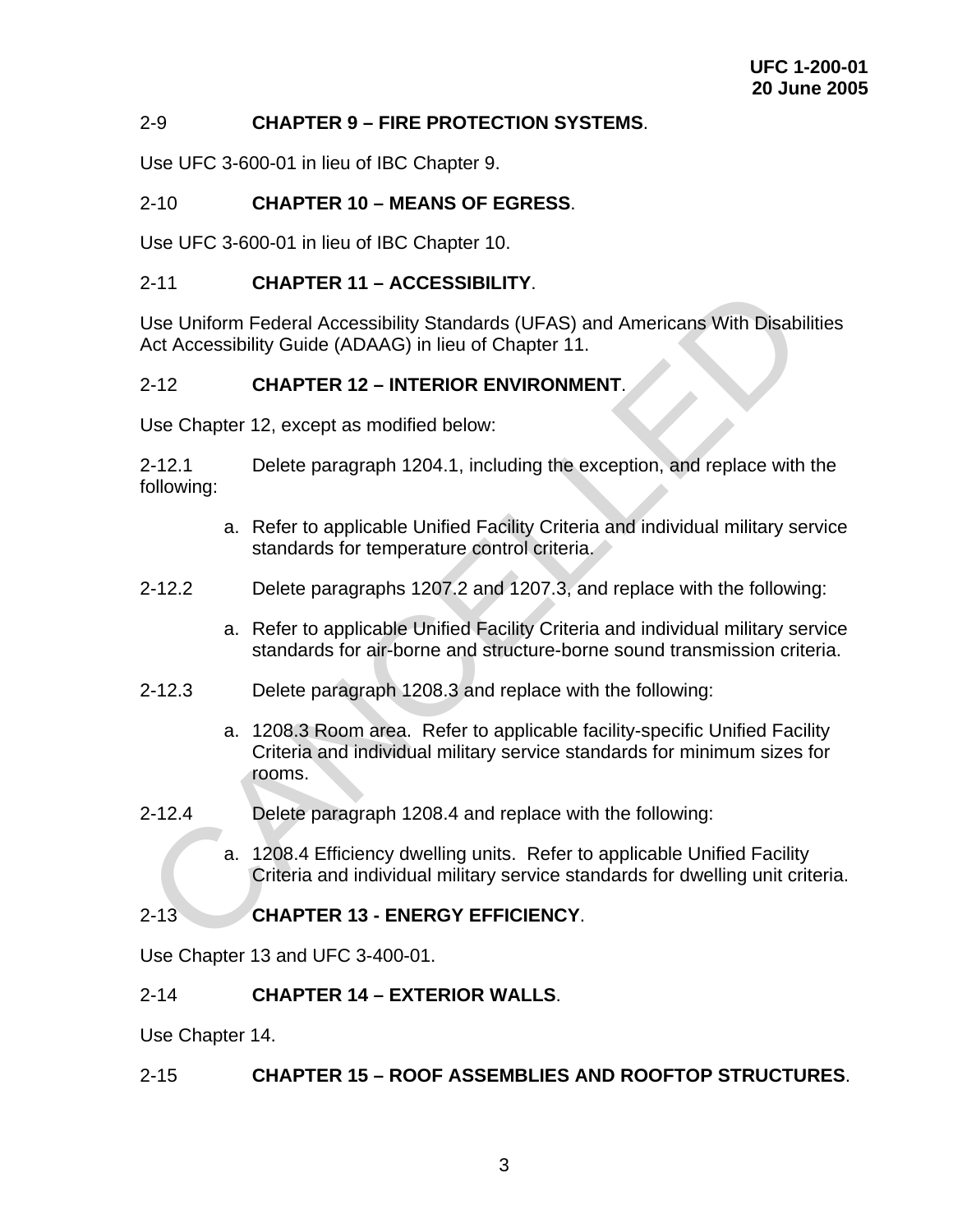<span id="page-9-0"></span>Use Chapter 15 and NRCA *Roofing and Waterproofing Manual*.

## 2-16 **CHAPTER 16 – STRUCTURAL DESIGN**.

Use Chapter 16, except as modified below:

- 2-16.1 Refer to UFC 3-310-01 for the following structural loading data.
	- a. Importance factors for snow load, wind load, and seismic load (Table 1604.5)
	- b. Minimum uniformly distributed live loads and minimum concentrated live loads (Table 1607.1)
	- c. Ground snow loads used for determining the design snow loads for roofs
	- d. Basic wind speeds used for determining the design wind loads for buildings and other structures
	- e. Maximum Considered Earthquake ground motion

2-16.2 Seismic design for new buildings must be in accordance with Chapter 16 as modified by UFC 3-310-04. a. Importance ractors for show load, wind load, and seismic load (180<br>1604.5)<br>
b. Minimum uniformly distributed live loads and minimum concentrated<br>
loads (Table 1607.1)<br>
c. Ground snow loads used for determining the desig

a. Refer to Paragraph 2-34.1 for seismic requirements for existing buildings.

## 2-17 **CHAPTER 17 – STRUCTURAL TESTS AND INSPECTIONS**.

Use Chapter 17, except as modified below:

- 2-17.1 In Paragraph 1704.1 General, add the following after the first sentence:
	- a. The Government may require the Contractor to provide special inspections as part of his work.

## 2-18 **CHAPTER 18 – SOILS AND FOUNDATIONS**.

Use Chapter 18 and UFC 3-220-01.

2-19 **CHAPTER 19 – CONCRETE**.

Use Chapter 19.

2-20 **CHAPTER 20 – ALUMINUM**.

Use Chapter 20.

2-21 **CHAPTER 21 – MASONRY**.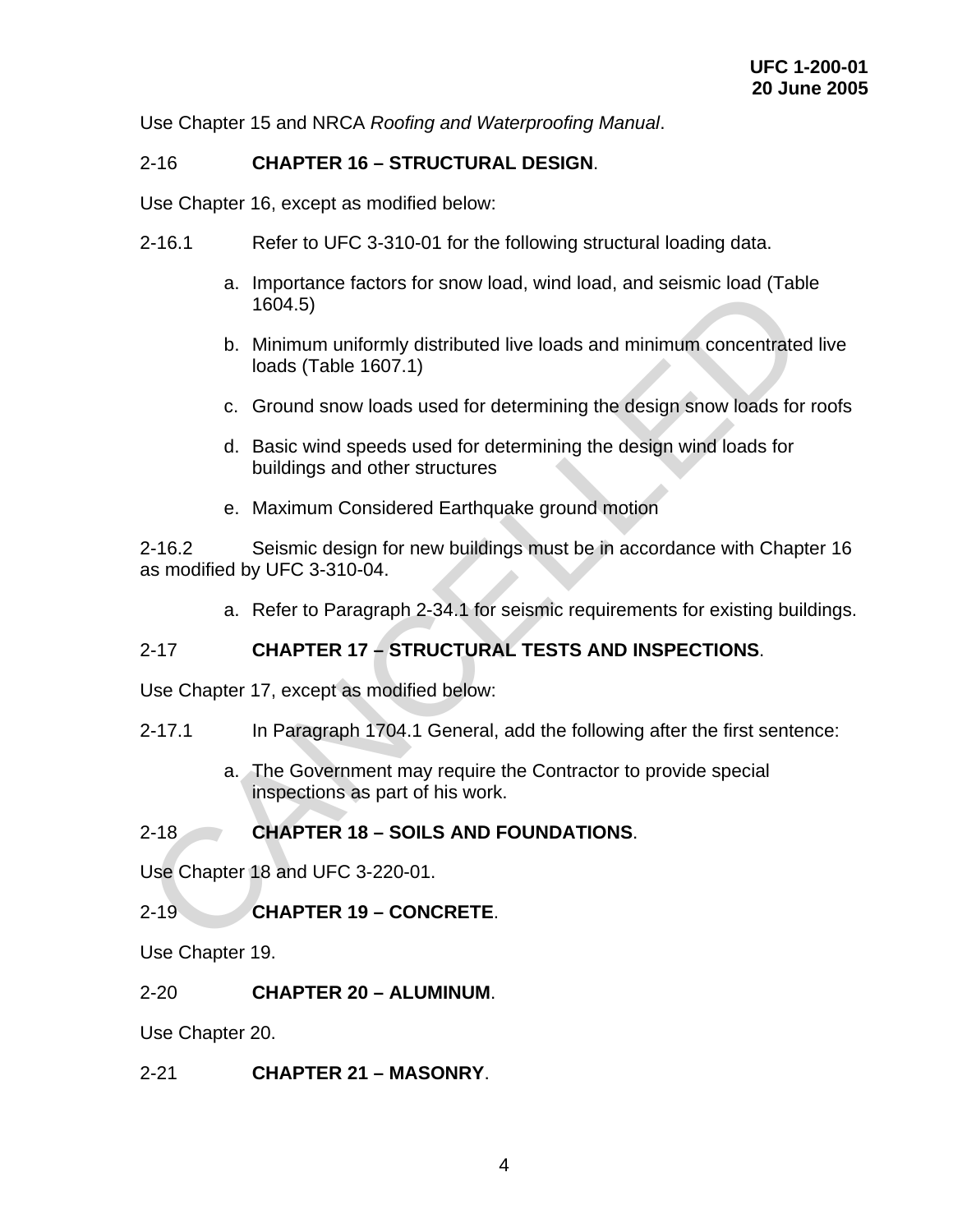<span id="page-10-0"></span>Use Chapter 21.

2-22 **CHAPTER 22 – STEEL**.

Use Chapter 22.

2-23 **CHAPTER 23 – WOOD**.

Use Chapter 23

## 2-24 **CHAPTER 24 – GLASS AND GLAZING**.

Use Chapter 24. Refer to UFC 4-010-01 for special glazing requirements.

## 2-25 **CHAPTER 25 – GYPSUM BOARD AND PLASTER**.

Use Chapter 25.

## 2-26 **CHAPTER 26 – PLASTIC**.

Use Chapter 26.

## 2-27 **CHAPTER 27 – ELECTRICAL**.

Use NFPA 70 in lieu of IBC Chapter 27.

## 2-28 **CHAPTER 28 – MECHANICAL SYSTEMS**.

Use Chapter 28 and Mil Hdbk 1003/3 for NAVY and use UFC 3-410-01FA for ARMY and AIR FORCE.. Use Chapter 23<br>
2-24 **CHAPTER 24 – GLASS AND GLAZING.**<br>
2-25 **CHAPTER 25 – GYPSUM BOARD AND PLASTER.**<br>
2-25 **CHAPTER 25 – GYPSUM BOARD AND PLASTER.**<br>
2-26 **CHAPTER 25 – PLASTIC.**<br>
2-27 **CHAPTER 27 – ELECTRICAL.**<br>
2-28 **CHA** 

2-28.1 For fuel gas systems use NFPA 54 and NFPA 58 in lieu of the International Mechanical Code and the International Fuel Gas Code.

## 2-29 **CHAPTER 29 – PLUMBING SYSTEMS**.

Use Chapter 29 and UFC 3-420-01.

## 2-30 **CHAPTER 30 – ELEVATOR AND CONVEYING SYSTEMS**.

Delete the chapter. Refer to applicable individual military service standards for elevator and conveying systems criteria.

## 2-31 **CHAPTER 31 – SPECIAL CONSTRUCTION**.

Use Chapter 31.

## 2-32 **CHAPTER 32 – ENCROACHMENT INTO THE PUBLIC RIGHT-OF-WAY**.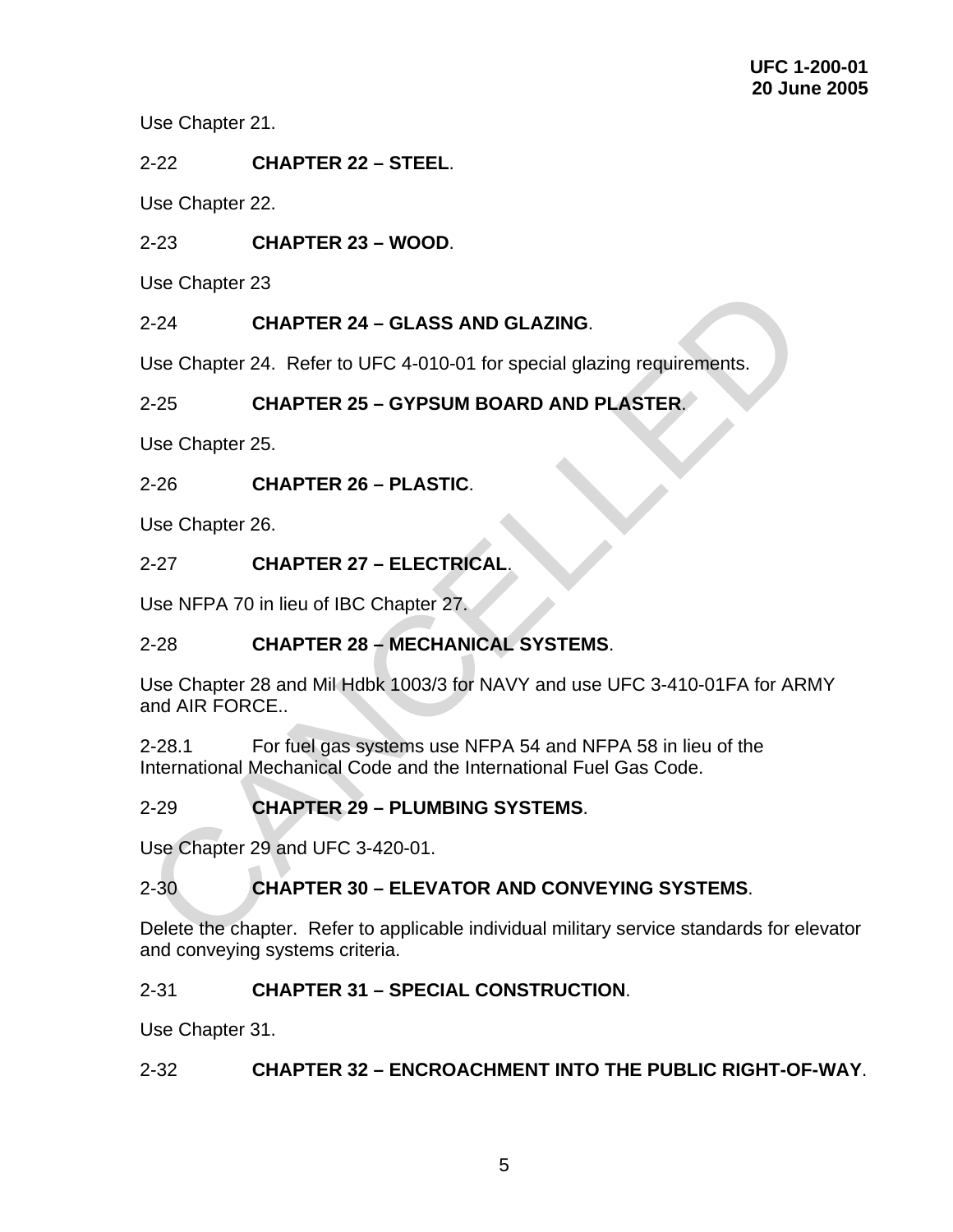<span id="page-11-0"></span>Use Chapter 32.

#### 2-33 **CHAPTER 33 – SAFEGUARDS DURING CONSTRUCTION**.

Delete the chapter.

#### 2-34 **CHAPTER 34 – EXISTING STRUCTURES**.

Use Chapter 34, except as modified below, and UFC 3-600-01. If any conflict occurs between Chapter 34 and UFC 3-600-01, the requirements of UFC 3-600-01 take precedence.

2-34.1 Existing buildings inside the United States, its territories and possessions must comply with ICSSC RP6 / NISTIR 6762 in addition to Chapter 34. Refer to individual military service standards for specific seismic requirements for existing buildings outside the United States. Use Chapter 34, except as modified between Chapter 34 and UFC 3-600-01, the requirements of UFC 3-600-01 take<br>between Chapter 34 and UFC 3-600-01, the requirements of UFC 3-600-01 take<br>precedence.<br>2-34.1 Existing buildings

2-34.2 Seismic evaluation of existing buildings must be in accordance with ASCE 31-03. Rehabilitation of existing buildings for seismic loads must be in accordance with FEMA 356.

#### 2-35 **CHAPTER 35 – REFERENCED STANDARDS**.

Use Chapter 35 and Appendix A.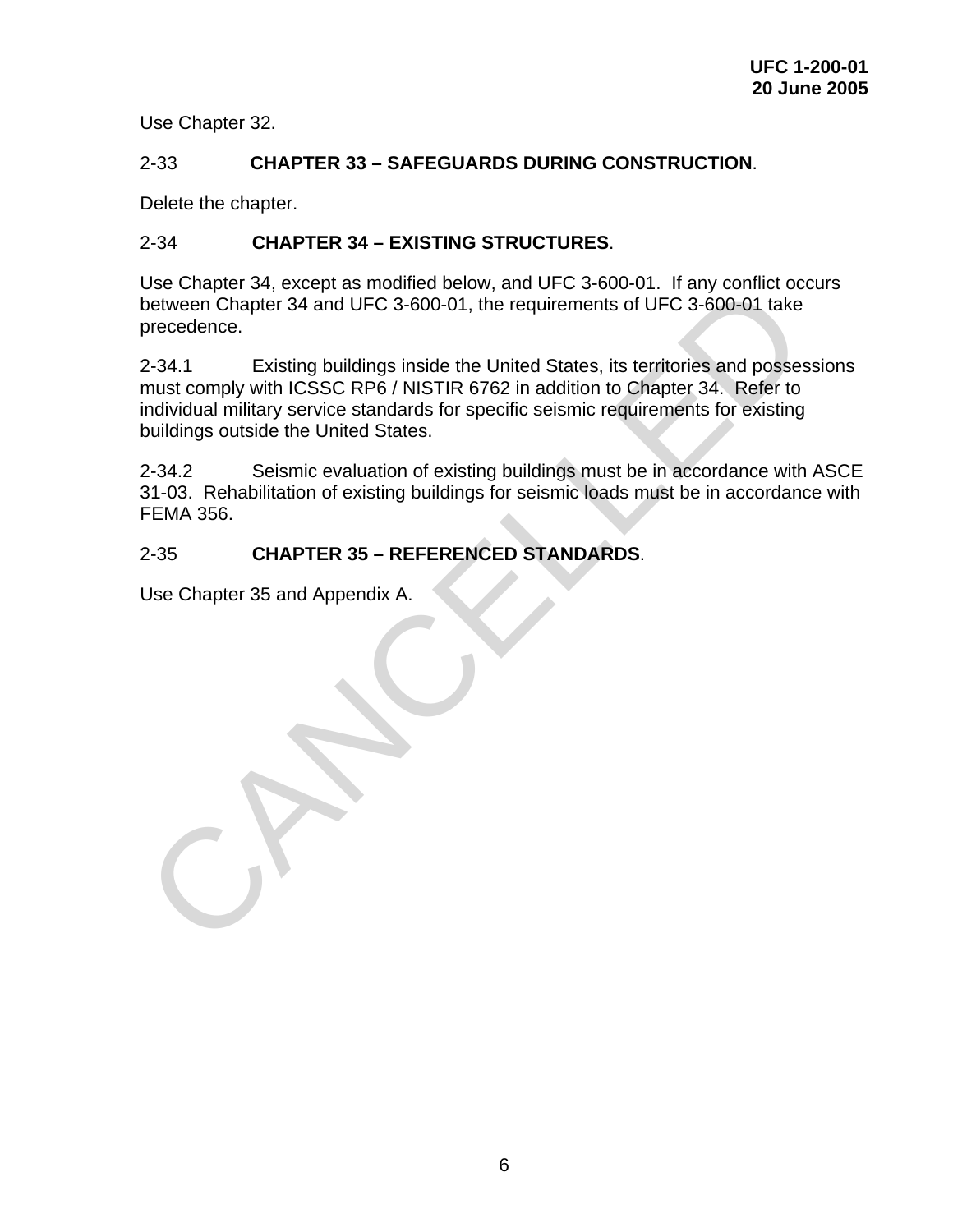#### **APPENDIX A REFERENCES**

#### <span id="page-12-0"></span>**GOVERNMENT PUBLICATIONS**:

1. Department of Defense

United Facilities Criteria Internet Site

http://dod.wbdg.org

UFC 3-220-01, *Geotechnical Engineering Procedures for Foundation Design of Buildings and Structures.* Anticipated publication date for UFC 3-220- 01 is December, 2005. For additional information, contact the preparing activity. Framework Framework of Foundation Design of Buildings<br>
and Structures. Anticipated<br>
publication design of Buildings<br>
and Structures. Anticipated<br>
publication distributed to UFC 3-220-<br>
01 is December, 2005. For<br>
additional

UFC 3-310-01, *Design: Structural Load Data*.

UFC 3-310-04, *Design: Seismic Design for Buildings*. Anticipated publication date for UFC 3-310- 04 is August, 2005. For additional information, contact the preparing activity.

UFC 3-400-01, *Design: Energy Conservation* 

UFC 3-410-01FA*, Design: Heating, Ventilating and Air Conditioning*

UFC 3-410-02N, *Design: Heating, Ventilating, Air conditioning and Dehumidifying Systems* 

UFC 3-420-01, *Design: Plumbing Systems*

UFC 3-600-01, *Design: Fire Protection Engineering for Facilities*

UFC 4-010-01, *DoD Minimum Antiterrorism Standards for*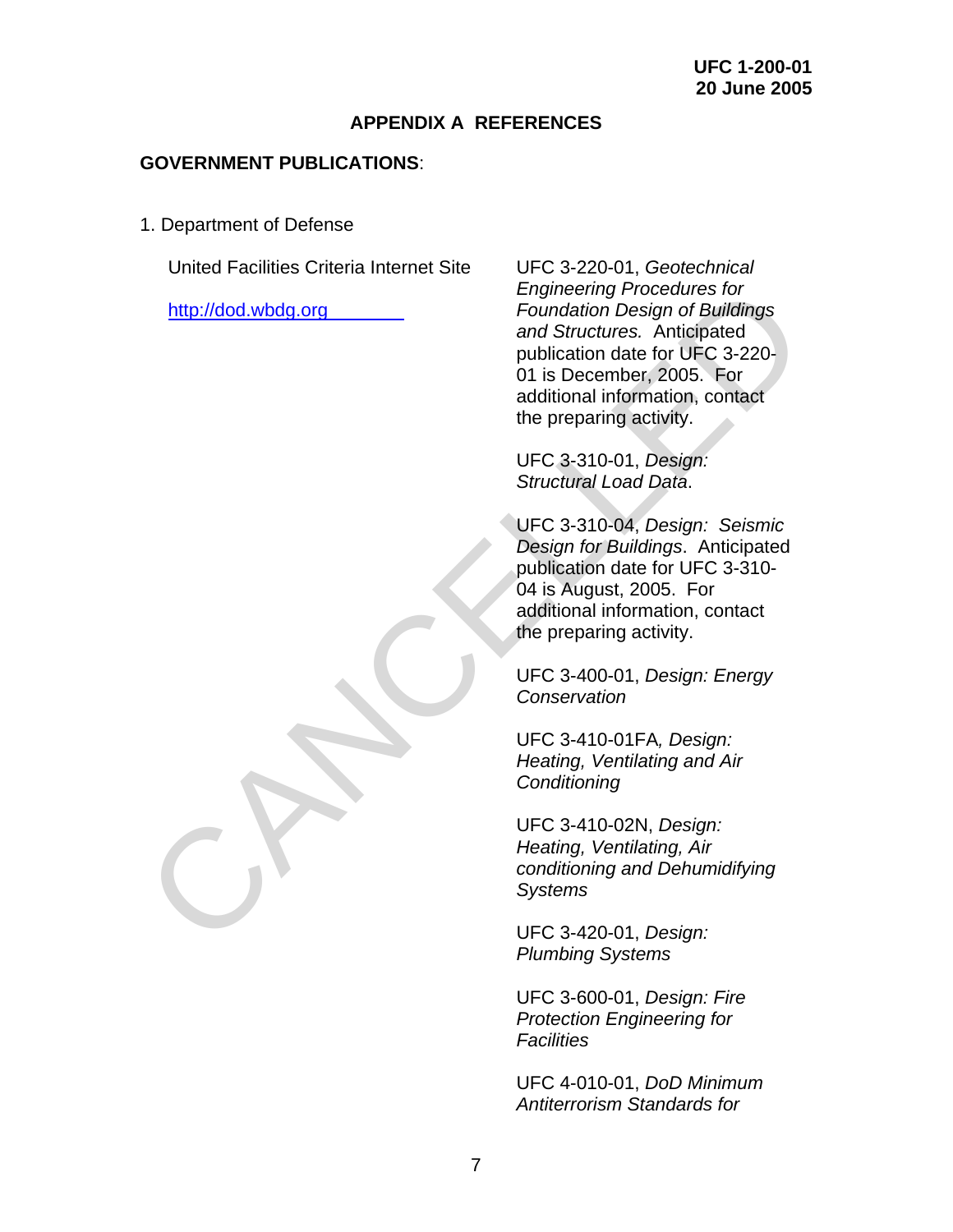*Buildings*

UFC 4-010-02, *DoD Minimum Antiterrorism Standoff Distances for Buildings*

<span id="page-13-0"></span>3. U.S. Architectural and Transportation Barriers Compliance Board http://www.accessboard.gov/indexes/pubsindex.htm

UFAS, *Uniform Federal Accessibility Standards*

ADAAG, *Americans with Disabilities Act Accessibility Guidelines for Buildings and Facilities*

FEMA 356, *Prestandard and Commentary for the Seismic Rehabilitation of Buildings,* 

November, 2000

4. Federal Emergency Management Agency Washington, DC

http://www.degenkolb.com/0\_0\_Misc/ 0\_1\_FEMADocuments/fema356/ps-fema356.html.

5. Interagency Committee on Seismic Safety Construction U.S. Department of Commerce National Institute of Standards and **Technology** Gaithersburg, MD 20899 Barriers Compliance Board<br>
http://www.accessic-<br>
hoard.gov/indexesipubsindex.htm<br>
Disabilities Aft ACcessibility<br>
Cuidellines Aft Accessibility<br>
Cuidellines for Buildings and<br>
Facilities<br>
4. Federal [E](http://www.fema.gov/cgi-shl/goodbye.pl?url=http://www.degenkolb.com/0_0_Misc/0_1_FEMADocuments/fema356/ps-fema356.html)mergency Management<br>
F

http://fire.nist.gov/bfrlpubs/build01/art056.html

**NON-GOVERNMENT PUBLICATIONS** 

- 1. American Society of Civil Engineers 1801 Bell Drive Reston, VA 20191-4400
- 2. International Code Council 5203 Leesburg Pike, Suite 708 Falls Church, VA 22041
- 3. National Fire Protection Association 1 Batterymarch Park Quincy, Massachusetts

ICSSC RP6 / NISTIR 6762, *Standards of Seismic Safety for Federally Owned and Leased Buildings*, January 2002

ASCE 31-03, *Seismic Evaluation of Existing Buildings,* 

*International Building Code* (IBC), 2003

NFPA-54, *National Fuel Gas Code*, 2002